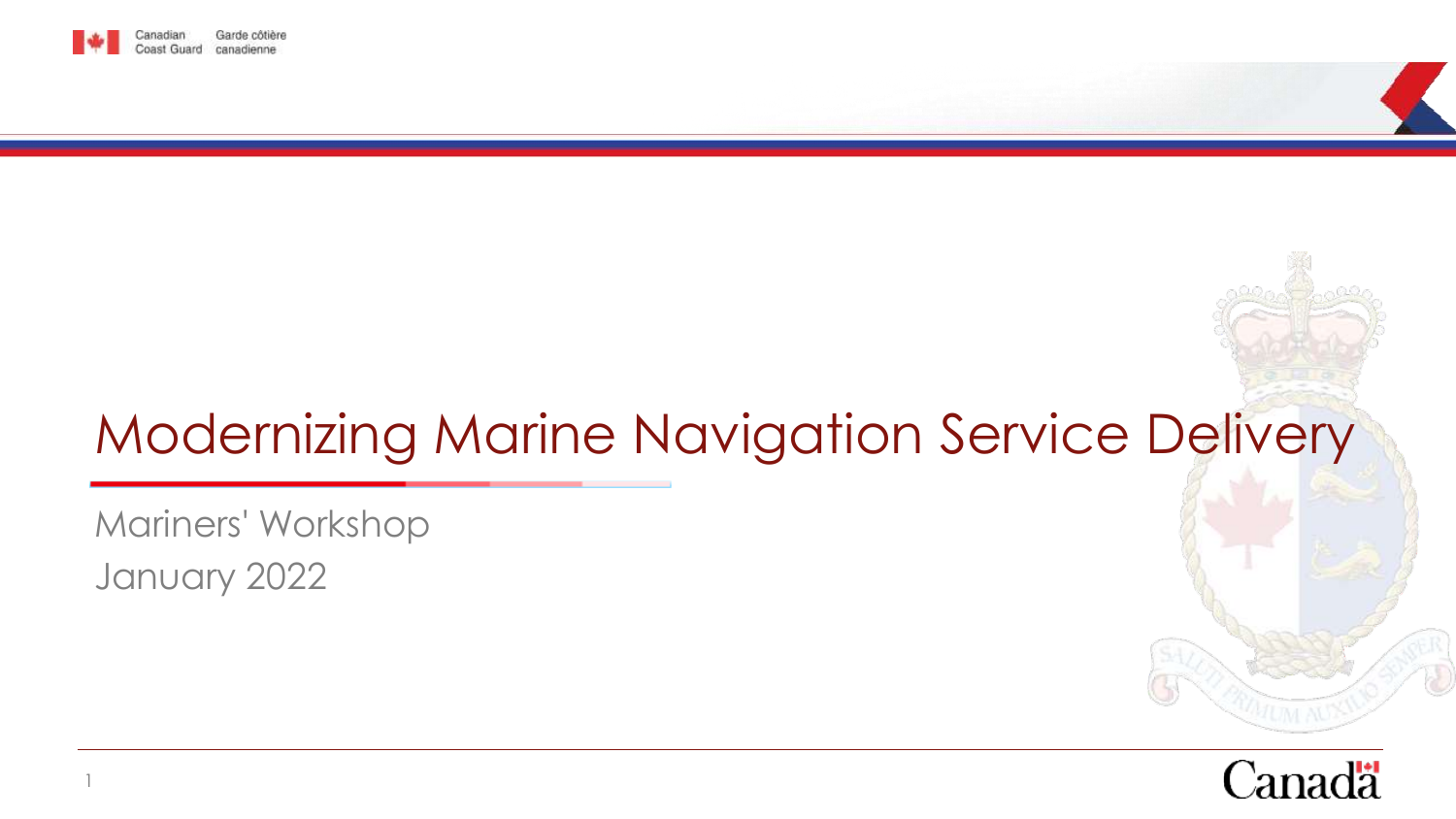### **Introduction**

Marine Navigation Programs Branch is part of Fleet & Maritime Services Directorate, Canadian Coast Guard, and includes the following core programs:

| <b>Marine Navigation Programs Branch</b> |                    |                                                     |                         |  |
|------------------------------------------|--------------------|-----------------------------------------------------|-------------------------|--|
| Aids to<br>Navigation                    | <b>Icebreaking</b> | Marine<br>Communications<br>and Traffic<br>Services | Waterways<br>Management |  |
|                                          |                    | e-Navigation                                        |                         |  |

This presentation covers the Coast Guard's modernizing marine navigation service delivery, with a focus on e-Navigation as a driver to advance digital delivery of marine navigation programs.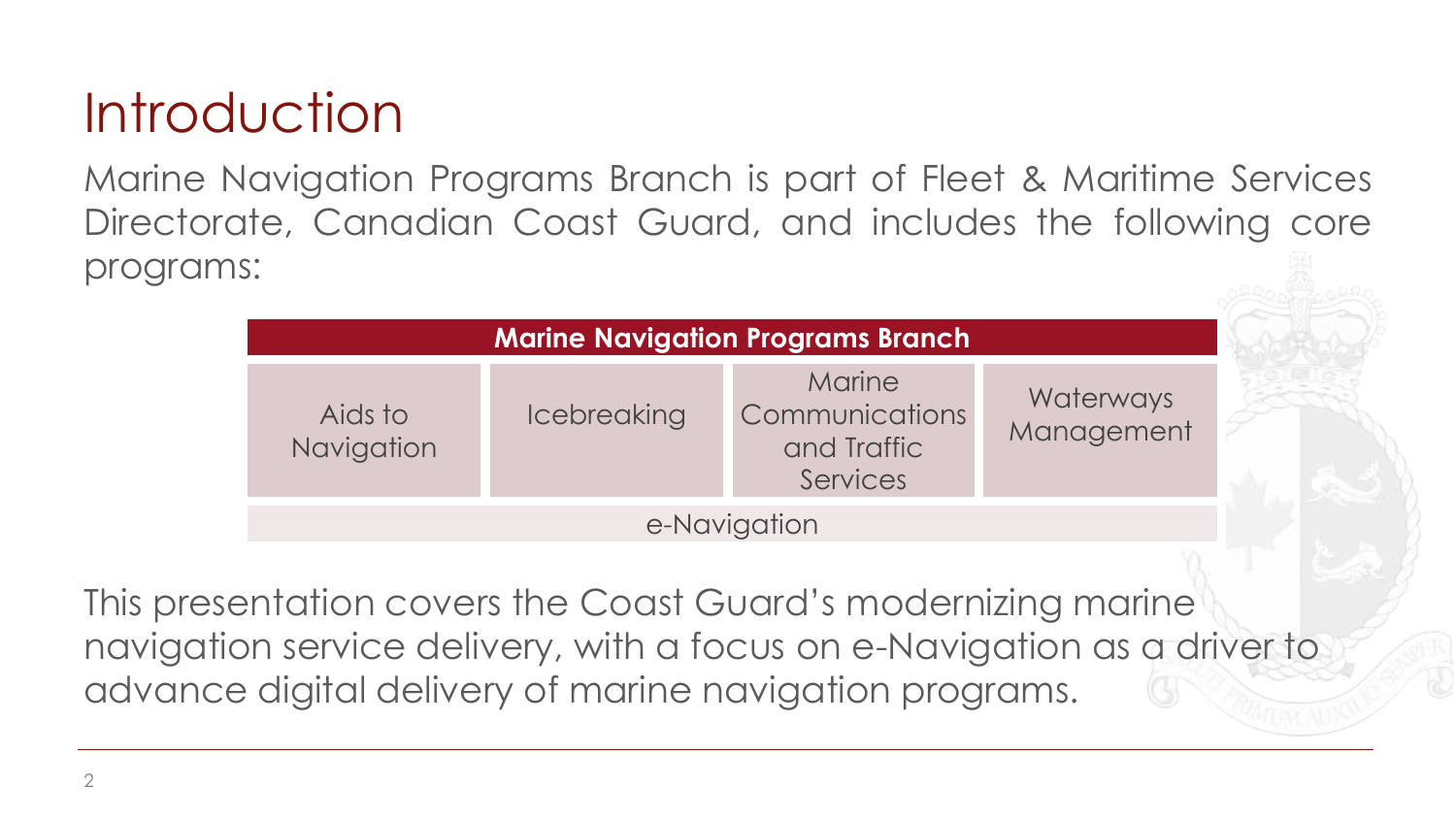### Modernizing Marine Navigation Service Delivery

- This is a transformative initiative, recalibrating Coast Guard's marine navigation programs to deliver navigation services in a modern and increasingly digital environment.
- It will rethink internal structures and mechanisms to reflect modern operational practices and roles.
- Coast Guard will work collaboratively with our federal marine navigation partners, including Canadian Hydrographic Services, Environment and Climate Change Canada, and Transport Canada, to advance modernization in an integrated and efficient manner.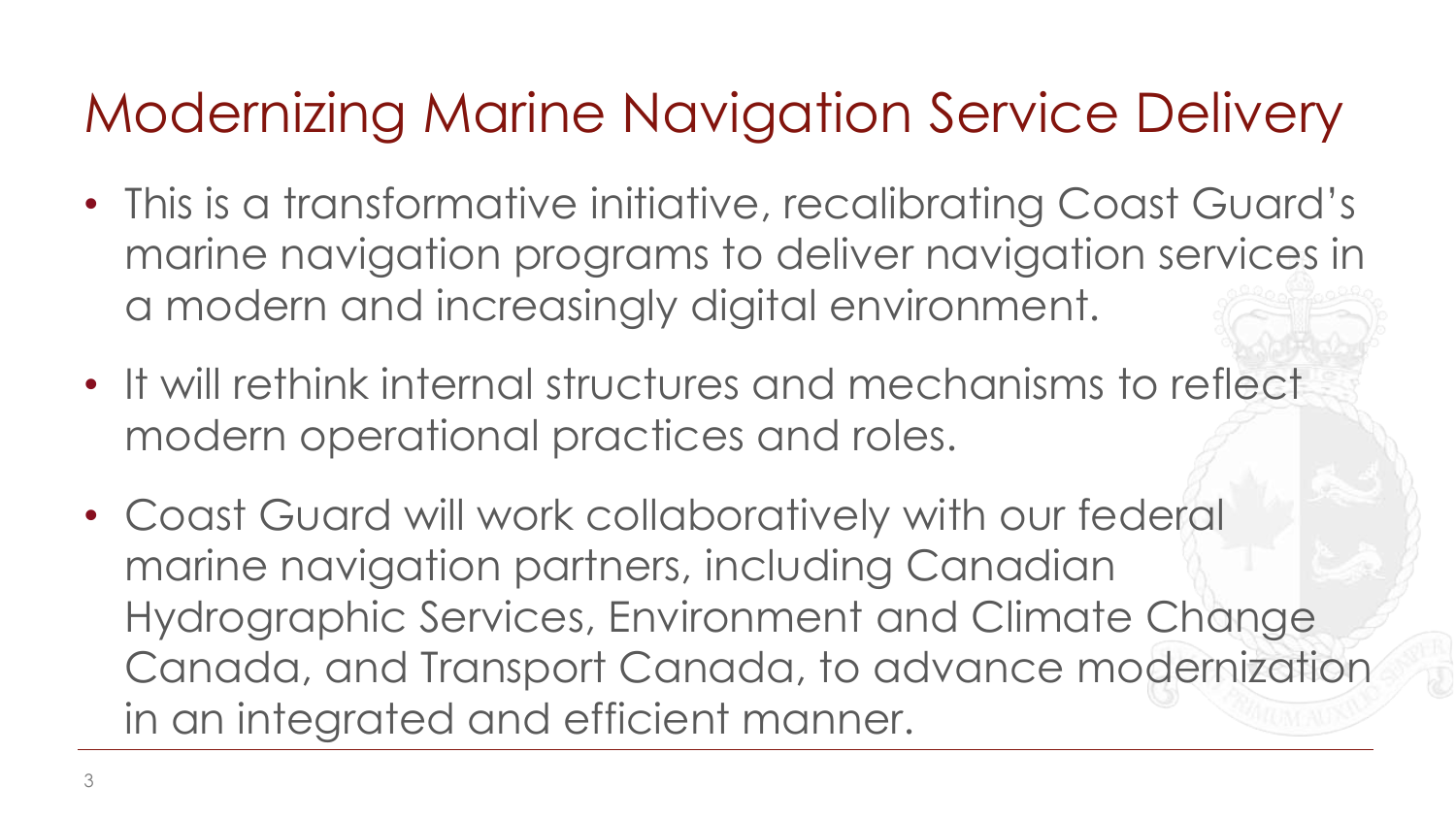### Fundamental Modernization Priorities

The modernization initiative is comprised of four elements to effectively scope, plan and implement it:

| Establish technical requirements<br>and innovative solutions                                                           | <b>Engage and mobilize Coast</b><br>Guard employees to develop,<br>shape, and implement this<br>initiative |
|------------------------------------------------------------------------------------------------------------------------|------------------------------------------------------------------------------------------------------------|
| Develop and maintain strong<br>and meaningful collaborations<br>to ensure access to robust tools,<br>data, and systems | Provide the necessary<br>framework to shift to<br>digitalization of services                               |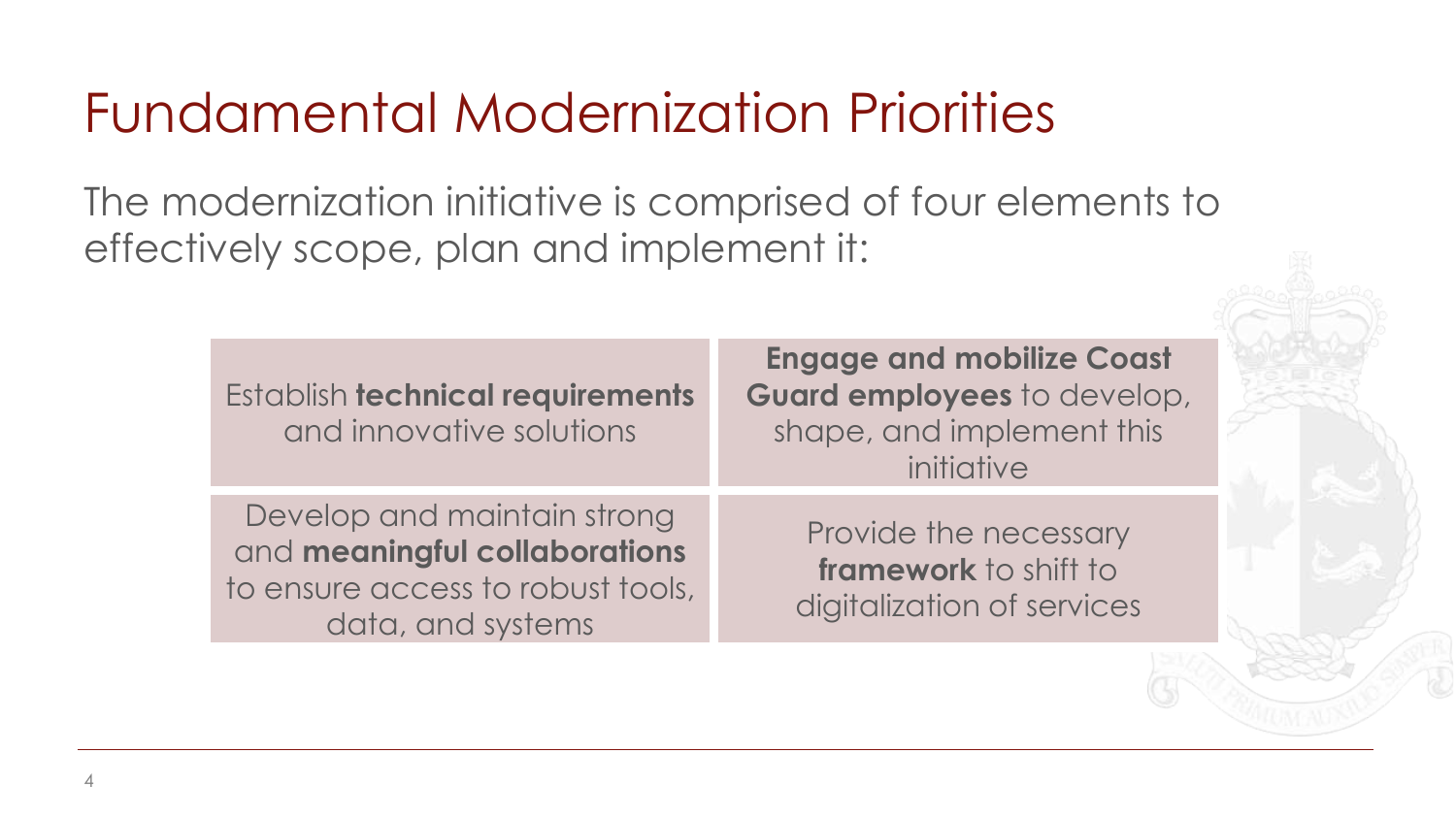### Focus on Data

- Modernizing marine navigation service delivery will place a strong emphasis on data and the digitalization of information to better serve mariners.
- Coast Guard will leverage new technologies, use more sensor data, and advance our ability to collect, process, synthesize and analyze data, and readily exchange it with our partners in an integrated and streamlined way.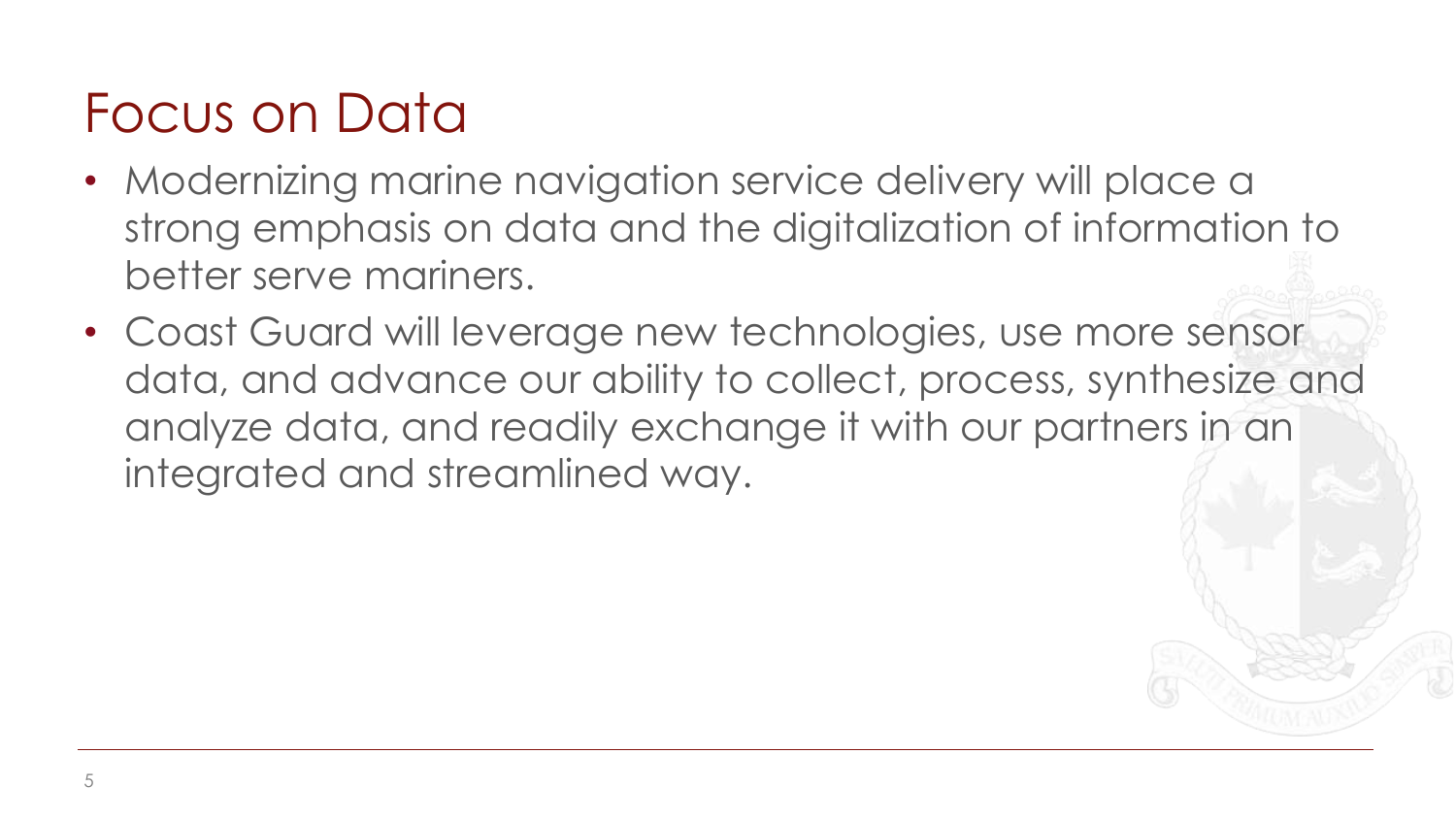### Aligning with International Standards

• The modernization of marine navigation service delivery will allow Coast Guard to improve information sharing of its maritime data products and harmonized levels of services that meet national and international standards and requirements for the safe use and design of waterways and commercial shipping channels.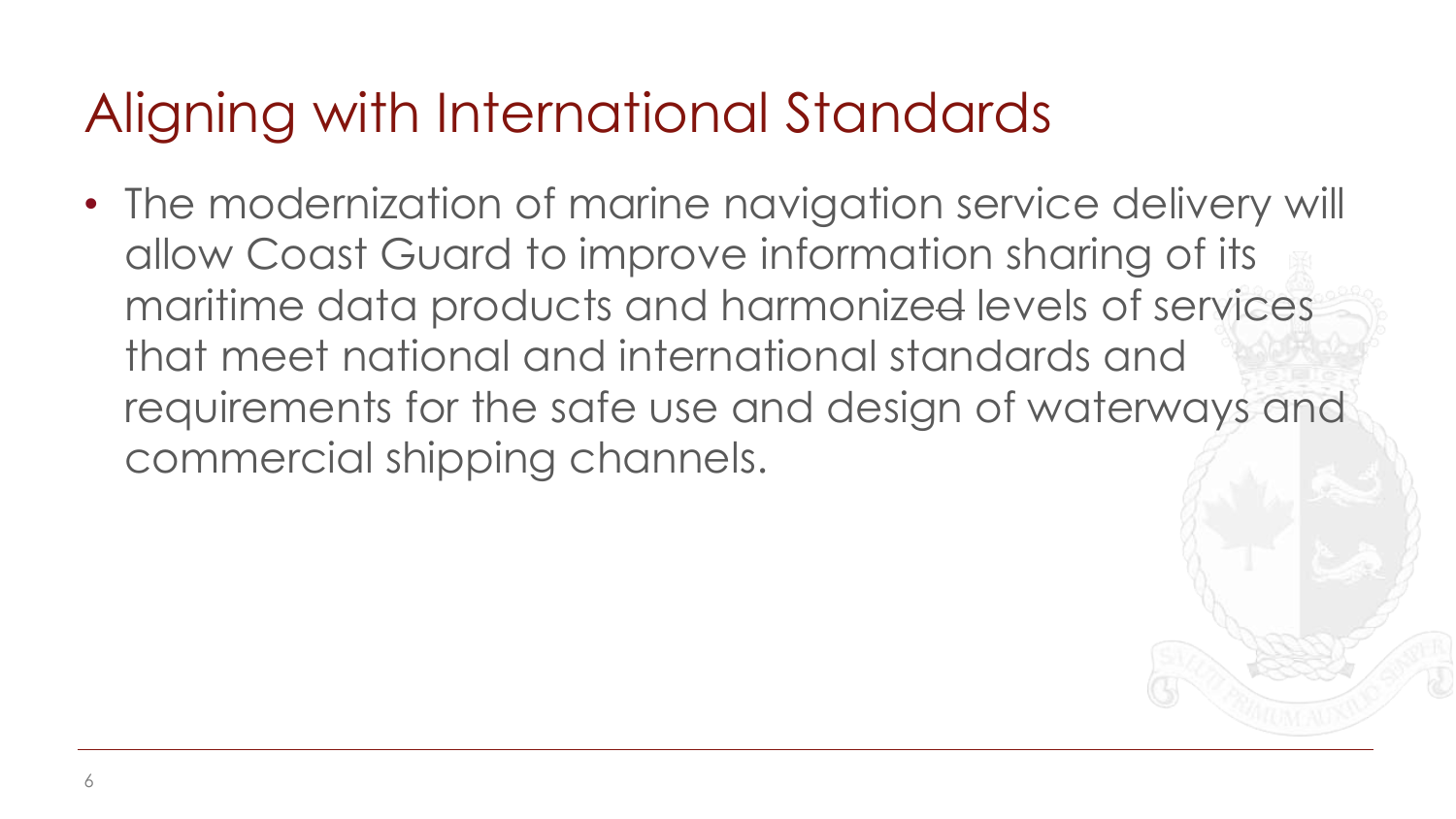#### e-Navigation: National Priorities

Implementation of electronic aids to navigation

Digitalization of marine services

Realization of cyber security requirements

Emergence of autonomous vessels

Modernization of vessel traffic management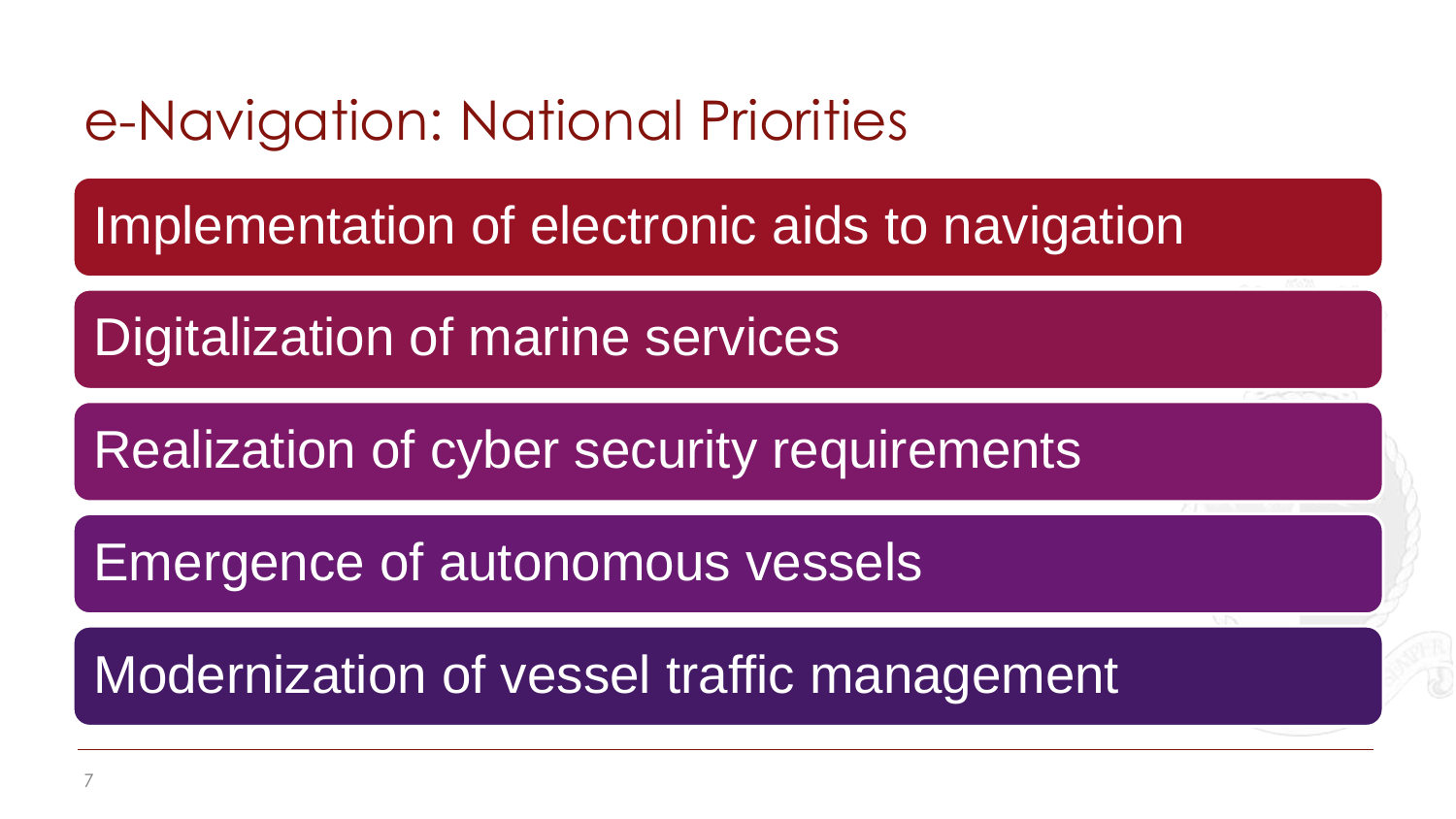### e-Navigation Updates: e-Navigation Portal

 $\checkmark$  The e-Navigation Portal website moved to Canada.ca and has a new look.

<https://e-navigation.canada.ca/> <https://navigation-electronique.canada.ca/>

✓ New access to information such as ice conditions and daily ice briefings.

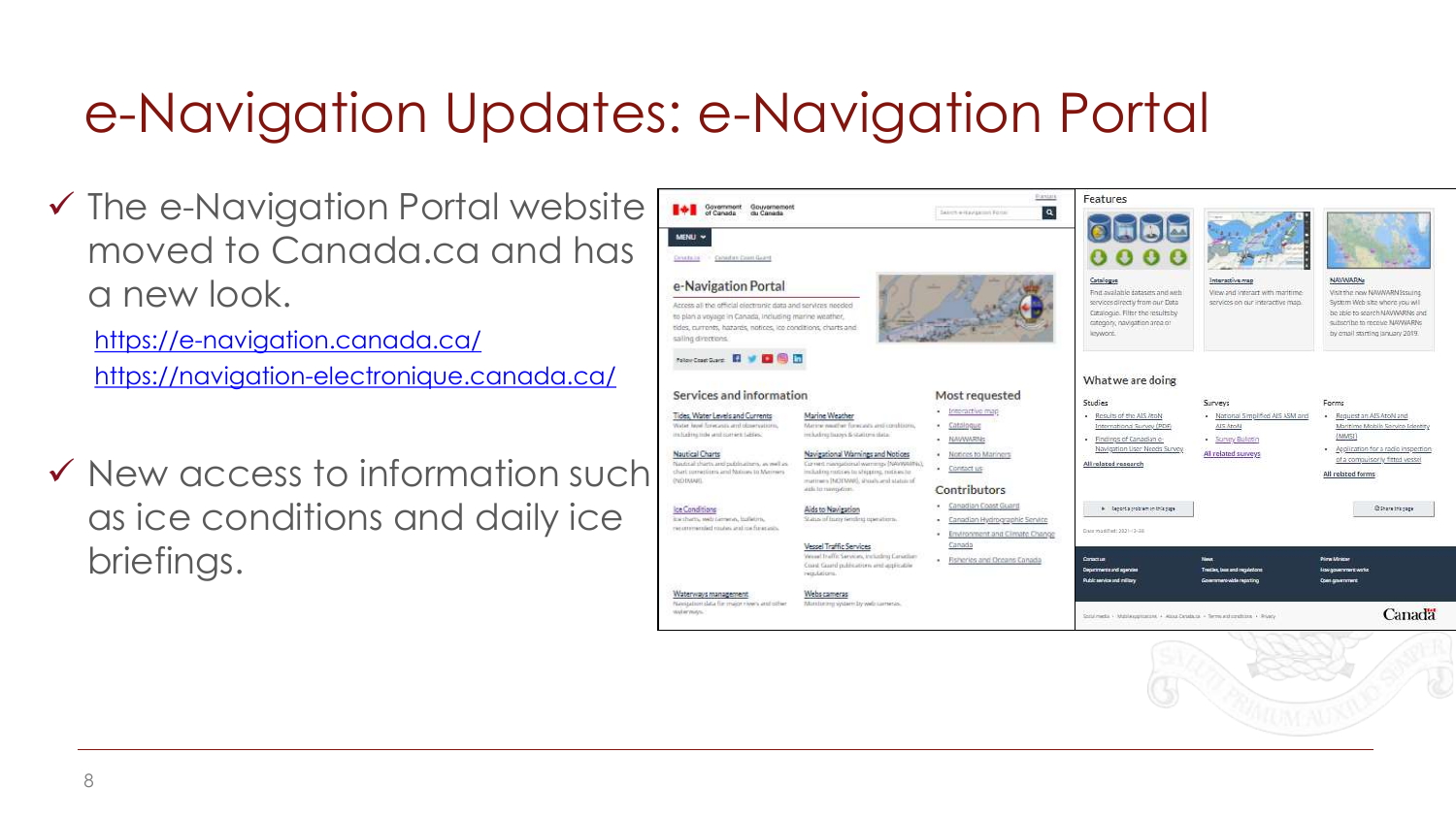## e-Navigation Updates

Coast Guard has made progress on several other e-Navigation initiatives, including:

- ✓ AIS Application Specific Messages
- ✓ AIS Application Specific Message Air Gap
- ✓ S-123 Marine Radio Service
- ✓ S-124 Navigational Warning (NAVWARN)

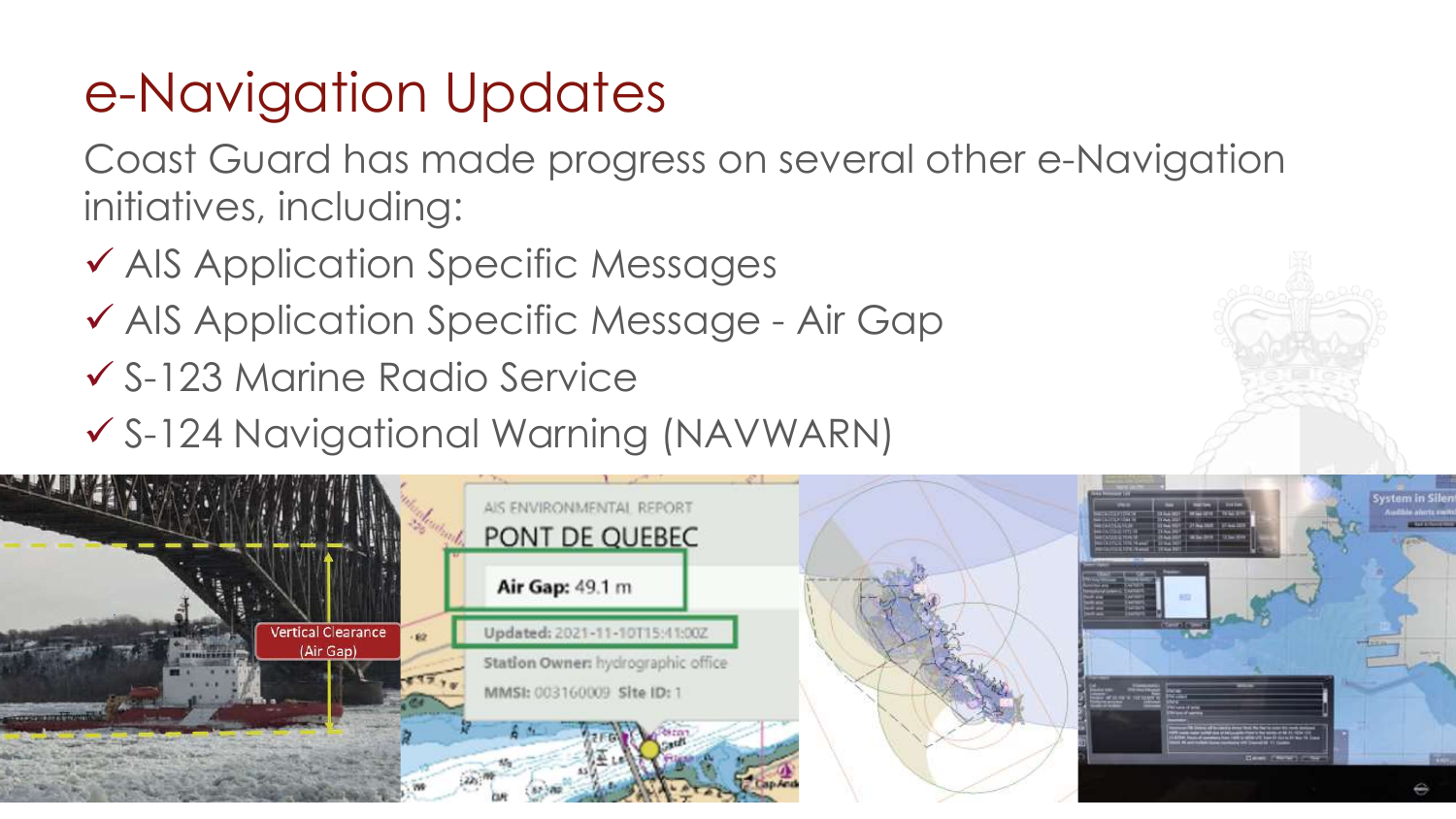## Final Thoughts

- Despite operational challenges introduced by COVID-19, modernization efforts and e-navigation initiatives have continued to progress.
- The modernization concept will continue to be refined and advanced based on engagement and collaboration with partners, and marine stakeholders to identify priority areas for improvements in service delivery.
- Coast Guard will continue to engage with international community to ensure harmonized adaptation of enavigation and influence international standards to better fit the Canadian context.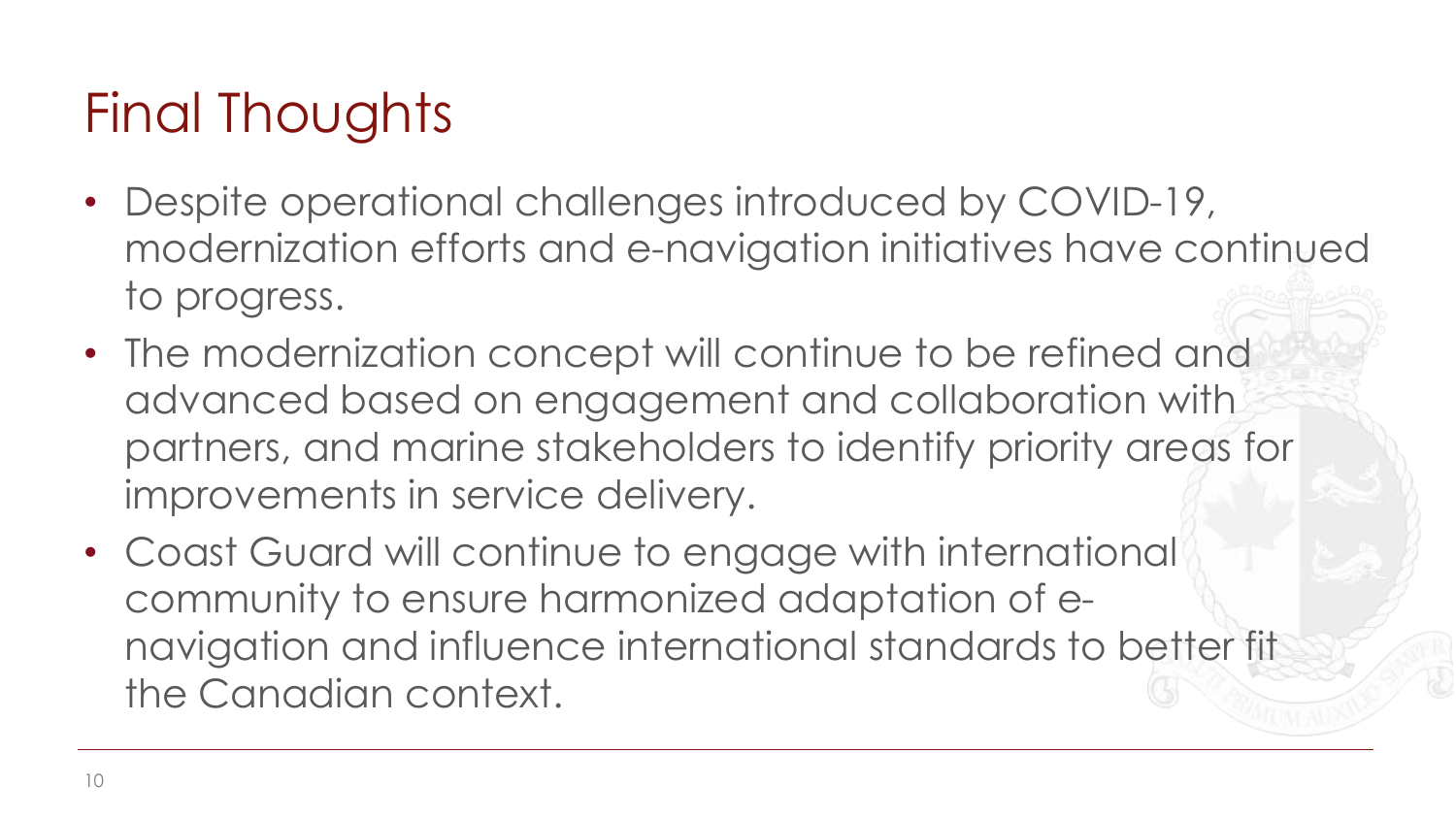#### Annex: Canadian e-Navigation Implementation Roadmap



VHF - Very high Frequency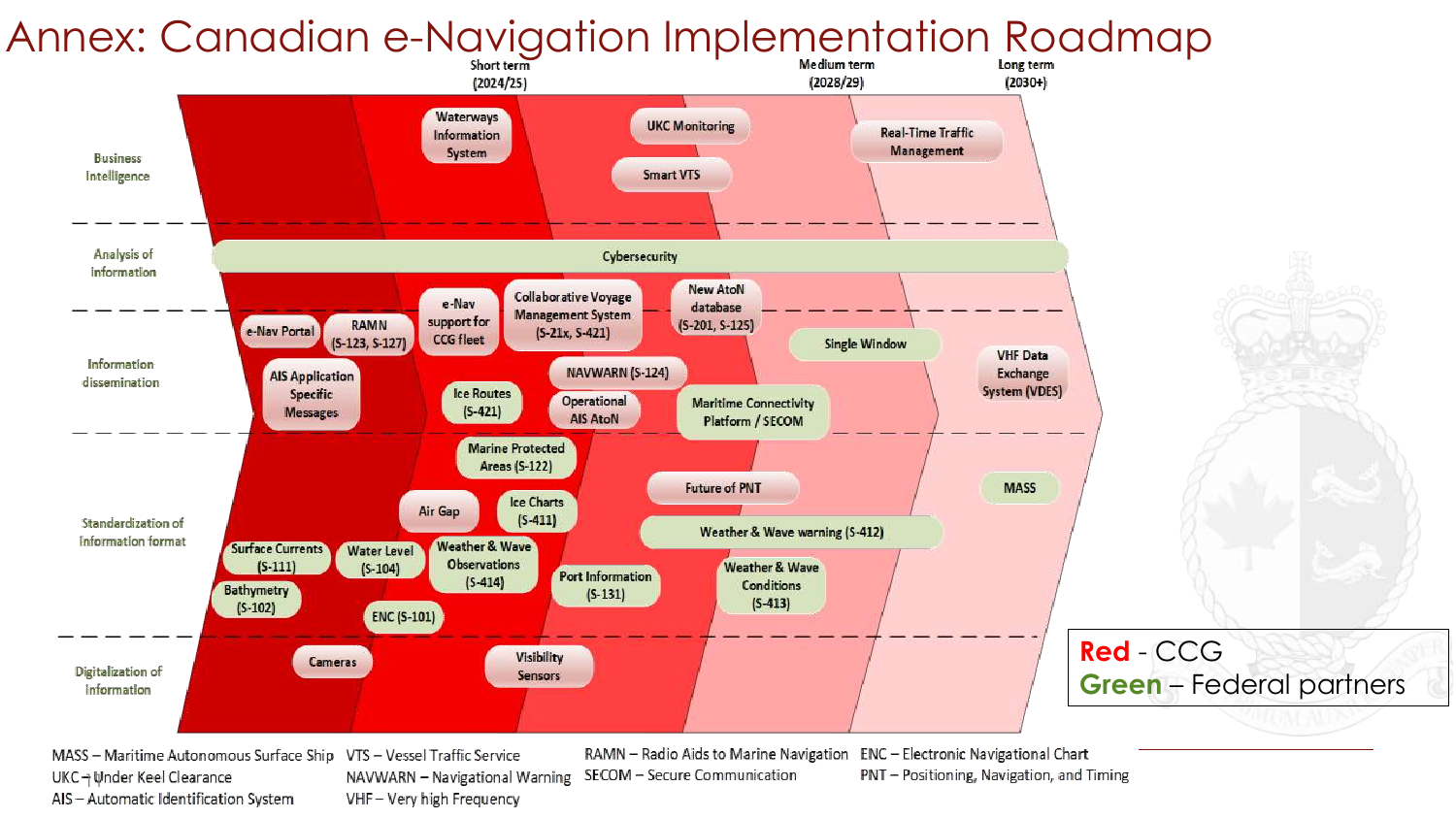